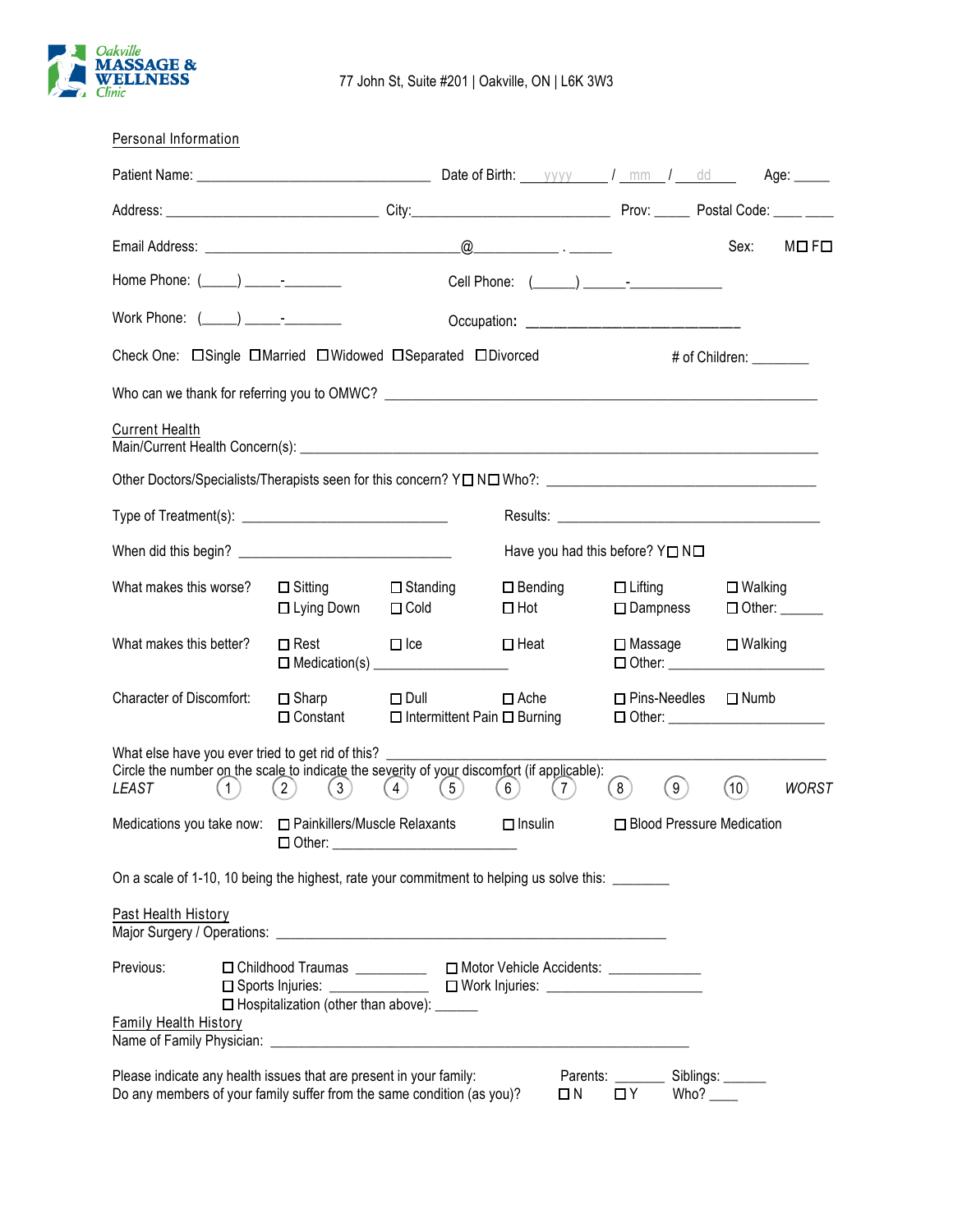

Below is a list of symptoms or diseases that may seem unrelated to the purpose of your appointment. However, these questions must be answered carefully as these problems can affect your overall course of chiropractic care.

Check any of the following you have had in the past 6 months, even if they do not seem related to your current problem:

Nervous System **General** General General General Gastro-Intestinal General General General General General General ❑ Nervous ❑ Numbness ❑ Paralysis ❑ Dizziness ❑ Forgetfulness ❑ Confusion / Depression ❑ Fainting ❑ Convulsions ❑ Cold / Tingling Extremities Stress ❑ Irregular Heartbeat

❑ Low Back Pain ❑ Varicose Veins ❑ Pain Between Shoulders ❑ Ankle Swelling ❑ Heartburn ❑ Stroke ❑ Neck Pain Irregularity ❑ Arm Pain Cramping EENT ❑ Menstrual ❑ Joint Pain / Stiffness ❑ Vision Problems ❑ Walking Problems ❑ Dental Problems ❑ Difficulty Chewing / Clicking Jaw ❑ Sore Throat ❑ General Stiffness ❑ Ear Aches

Satisfaction with Diet <br>
<br>
□ Stuffed Nose Contraction of Female<br>
When w ❑ Satisfied Lifestyle Stress Levels \_\_\_\_\_\_\_\_\_\_\_\_\_\_\_\_\_\_\_\_\_\_

❑ Tea Check any of the following ❑ White Sugar ❑ Pneumonia ❑ Cigarettes ❑ Mumps

Do you have a regular <br>
□ Polio Exercise program? ❑ Chicken Pox  $\square$  Y  $\square$  N  $\square$ 

How often do you exercise? ❑ 1-2 times per week ❑ 2-4 times per week ❑ >4 times per week

Sleeping Position ❑ Stomach ❑ Side ❑ Back

- ❑ Fatigue ❑ Allergies ❑ Loss of Sleep ❑ Headaches
- C-V-R ❑ Chest Pain ❑ Short Breath ❑ Blood Pressure Problems ❑ Heart Problems Musculo-Skeletal ❑ Lung Problems/Congestion

- ❑ Hearing Difficulty
- ❑ Dissatisfied ❑ High Are you pregnant? ❑ Very Little Intake ❑ None Genito-Urinary ❑ Coffee ❑ Bladder Trouble
- ❑ Alcohol diseases you have had: ❑ Influenza ❑ Tuberculosis ❑ Diabetes ❑ Epilepsy ❑ Cancer ❑ Mental Disorder ❑ Anemia ❑ Heart Disease ❑ Measles ❑ Thyroid ❑ Psoriasis ❑ Eczema

❑ Black / Bloody Stool ❑ Poor / Excessive Appetite ❑ Excessive Thirst ❑ Frequent Nausea Vomiting ❑ Diarrhea ❑ Constipation ❑ Hemorrhoids ❑ Liver Problems ❑ Gall Bladder Problems ❑ Abdominal Cramps ❑ Gas / Bloating After Meals ❑ Colitis

Male / Female ❑ Vaginal Pain Infections ❑ Breast Pain / Lumps ❑ Prostate / Sexual ❑ Dysfunction

When was your last period?

❑ Highly Dissatisfied ❑ Moderate ❑ N ❑ Y ❑ Not Sure

❑ Painful / Excessive Urination ❑ Discoloured Urine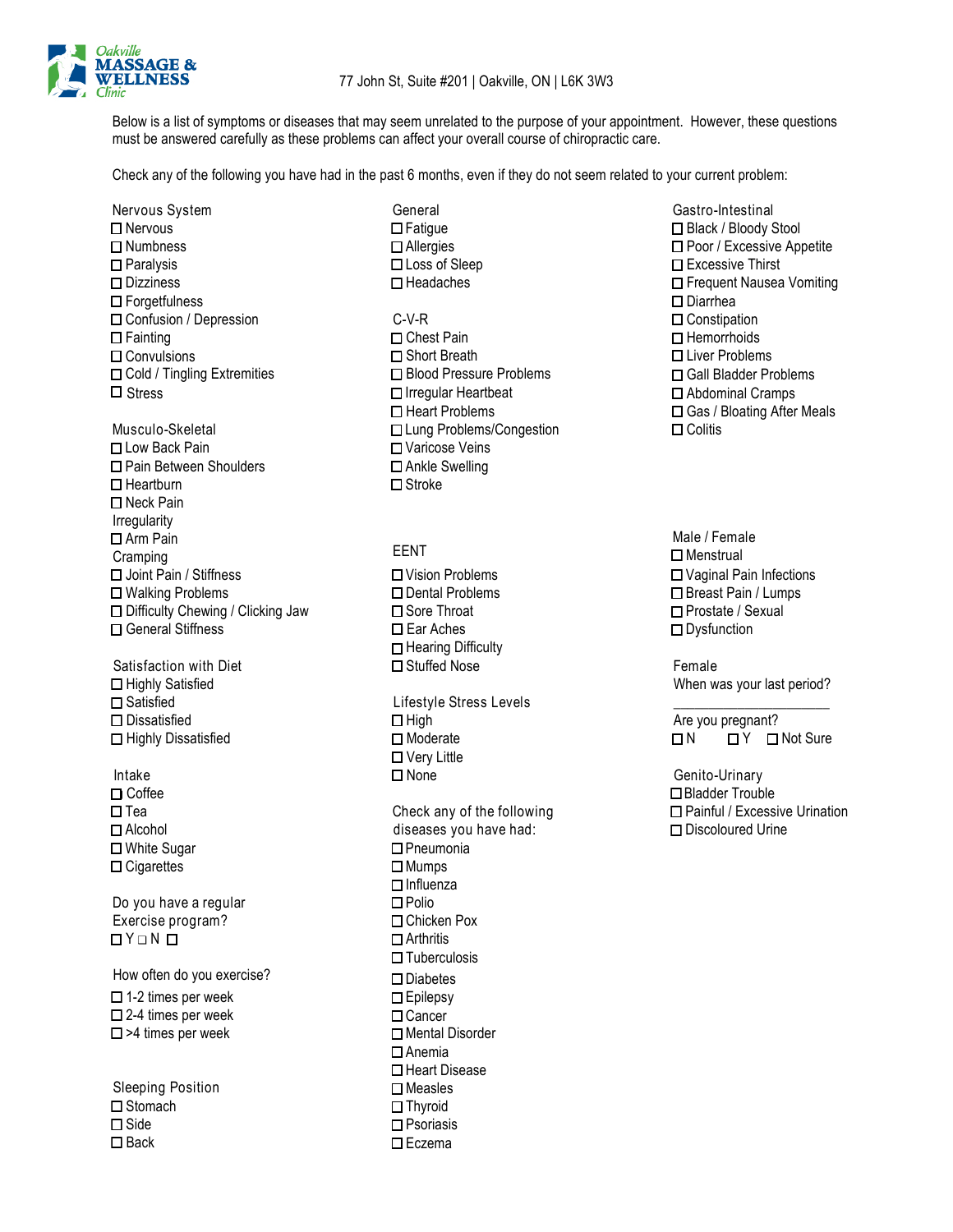

Pain Diagram Please outline the area of discomfort below:

Pain - xxxx Stiffness - /////// Numbness - oooo



## Informed Consent for Chiropractic Treatment

There are risks and possible risks associated with manual therapy techniques used by doctors of chiropractic. In particular you should note:

- a. While rare, some patients may experience short-term aggravation of symptoms or muscle and ligament strains or sprains as a result of manual therapy techniques. Although uncommon, rib fractures have also been known to occur following certain manual therapy procedures;
- b. There are reported cases of stroke associated with visits to medical doctors and chiropractors. Research and scientific evidence does not establish a cause and effect relationship between chiropractic treatment and the occurrence of stroke. Recent studies suggest that patients may be consulting medical doctors and chiropractors when they are in the early stages of a stroke. In essence, there is a stroke already in progress. However, you are being informed of this reported association because a stroke may cause serious neurological impairment or even death. The possibility of such injuries occurring in association with upper cervical adjustment is extremely remote;
- c. There are rare reported cases of disc injuries identified following cervical and lumbar spinal adjustment, although no scientific evidence has demonstrated such injuries are caused, or may be caused, by spinal adjustments or other chiropractic treatment;

I acknowledge I have read this consent and I have discussed, or have been offered the opportunity to discuss, with my chiropractor the nature and purpose of chiropractic treatment in general, (including spinal adjustment), the treatment options and recommendations for my condition, and the content of this Consent.

I consent to the chiropractic treatment recommended to me by my chiropractor including any recommended spinal adjustments.

I intend this consent to apply to all my present and future chiropractic care.

| Dated this |                                                                                                                     | 20      |  |
|------------|---------------------------------------------------------------------------------------------------------------------|---------|--|
|            | Patient (Legal Guardian)                                                                                            | Witness |  |
| Name:      | <u> 1980 - Jan Samuel Barbara, margaret e populazion del control de la provincia de la provincia del control de</u> |         |  |